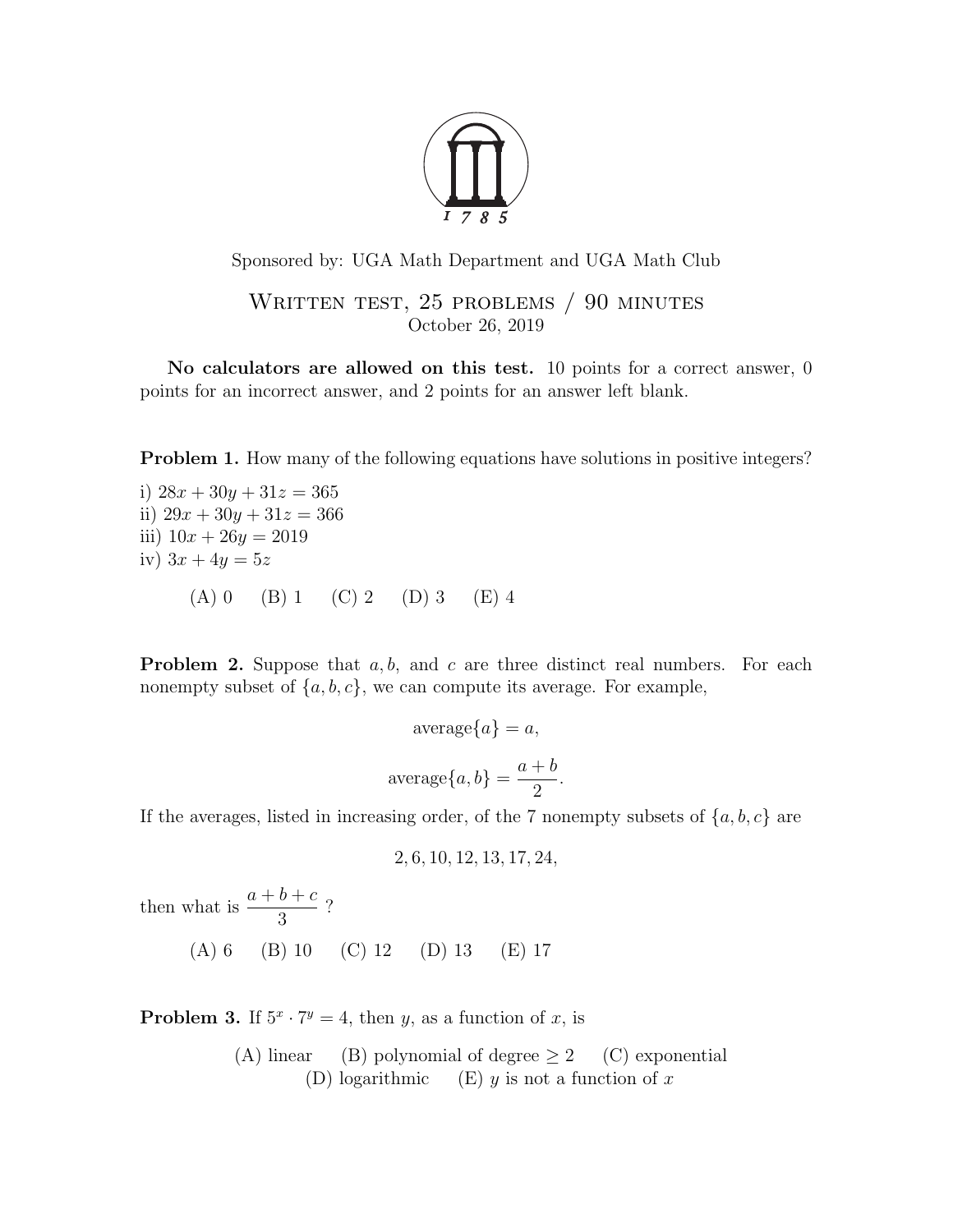**Problem 4.** Tank A is a vertical cylinder with radius 2 ft; tank  $B$  is a vertical cylinder with radius 3 ft. Water is drained from tank A into tank B. If the depth of the water in tank  $A$  is decreasing at a constant rate of 1 ft/hr, at what rate is the depth of the water in tank B increasing?

(A) 1 ft/hr (B) 
$$
\frac{2}{3}
$$
 ft/hr (C)  $\frac{3}{2}$  ft/hr (D)  $\frac{4}{9}$  ft/hr (E)  $\frac{9}{4}$  ft/hr

**Problem 5.** If you cut a finite interval randomly into two pieces, what is the probability that one of them is at least three times as long as the other?

(A) 
$$
\frac{1}{4}
$$
 (B)  $\frac{1}{3}$  (C)  $\frac{1}{2}$  (D)  $\frac{2}{3}$  (E)  $\frac{3}{4}$ 

**Problem 6.** What is the smallest n such that a group of n people has probability  $\geq \frac{1}{2}$  $\frac{1}{2}$  of having two people born in the same month, assuming that each of the 12 possible birth months is equally likely?

(A) 3 (B) 4 (C) 5 (D) 6 (E) 7

**Problem 7.** If  $f(x) = e^{-x}$ , what is the range of  $f(f(f(x)))$ ?

(A)  $(1, e)$  (B)  $(1/e, 1)$  (C)  $(0, 1/e)$  (D)  $(0, 1)$  (E)  $(0, e)$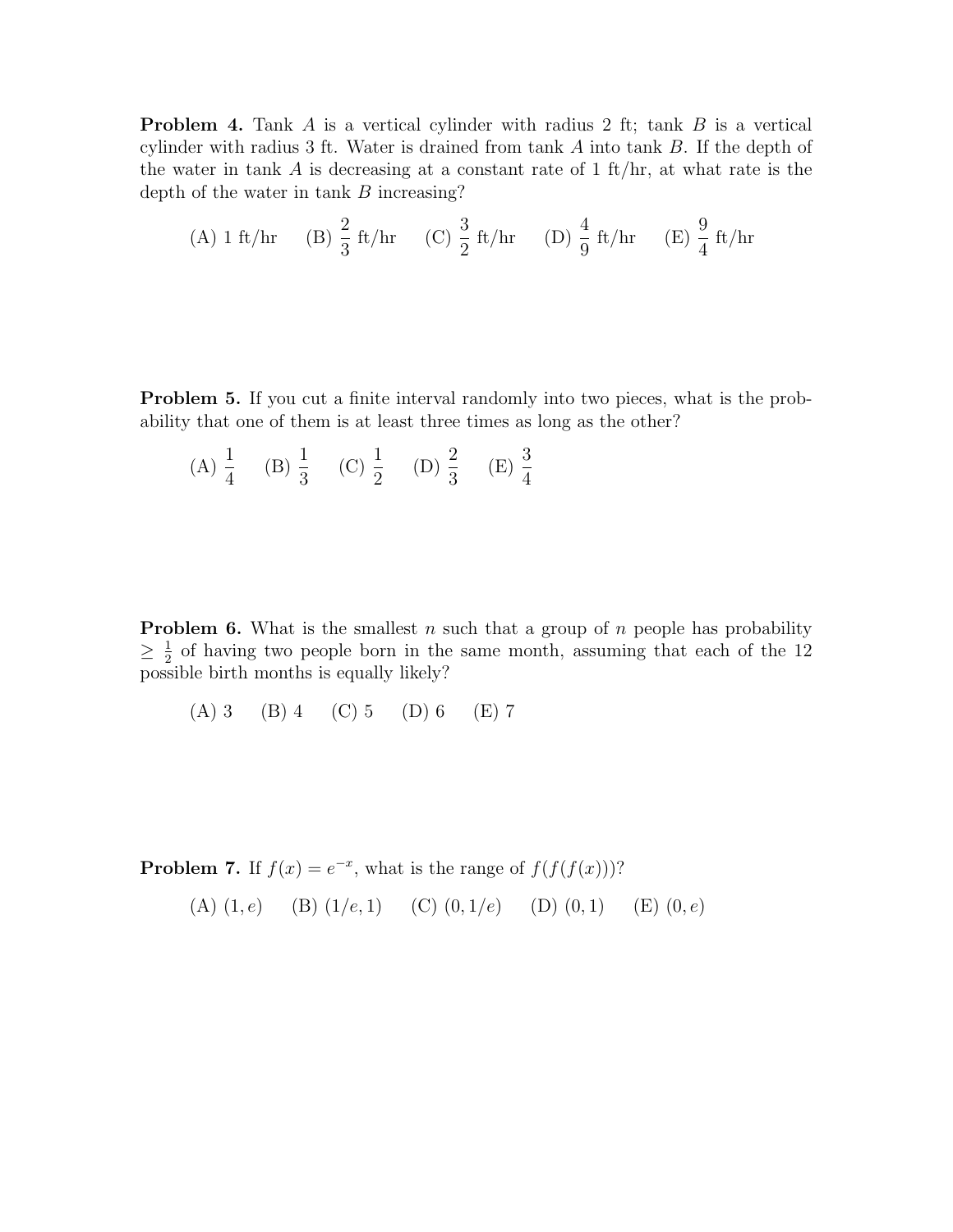**Problem 8.** You are connecting a wire between the top of a height 4 ft pole and the top of a height 12 ft pole. The wire also has to be connected to the ground between the poles. If there is 8ft between the poles, what is the minimum length of the wire?



Problem 9. Suppose each positive integer is assigned exactly one of the colors red, black or silver, in such a way that for every  $z \geq 3$  there are distinct positive integers x and y so that  $x + y = z$ , and x, y, and z are all different colors; i.e.  $x + y = z$  has a "rainbow solution." If 2019 is red, what color(s) can 1 be?

(A) red (B) black (C) black or silver (D) red, black, or silver (E) there is no such coloring

**Note.** For  $n > 1$ , a geometric figure is called an *n*-reptile if it can be decomposed into n figures which are congruent to each other and similar to the original figure. For example, a square is a 4-reptile, and also a 9-reptile.



You also saw in the ciphering round that a  $1 \times$ √ 2 rectangle is a 2-reptile.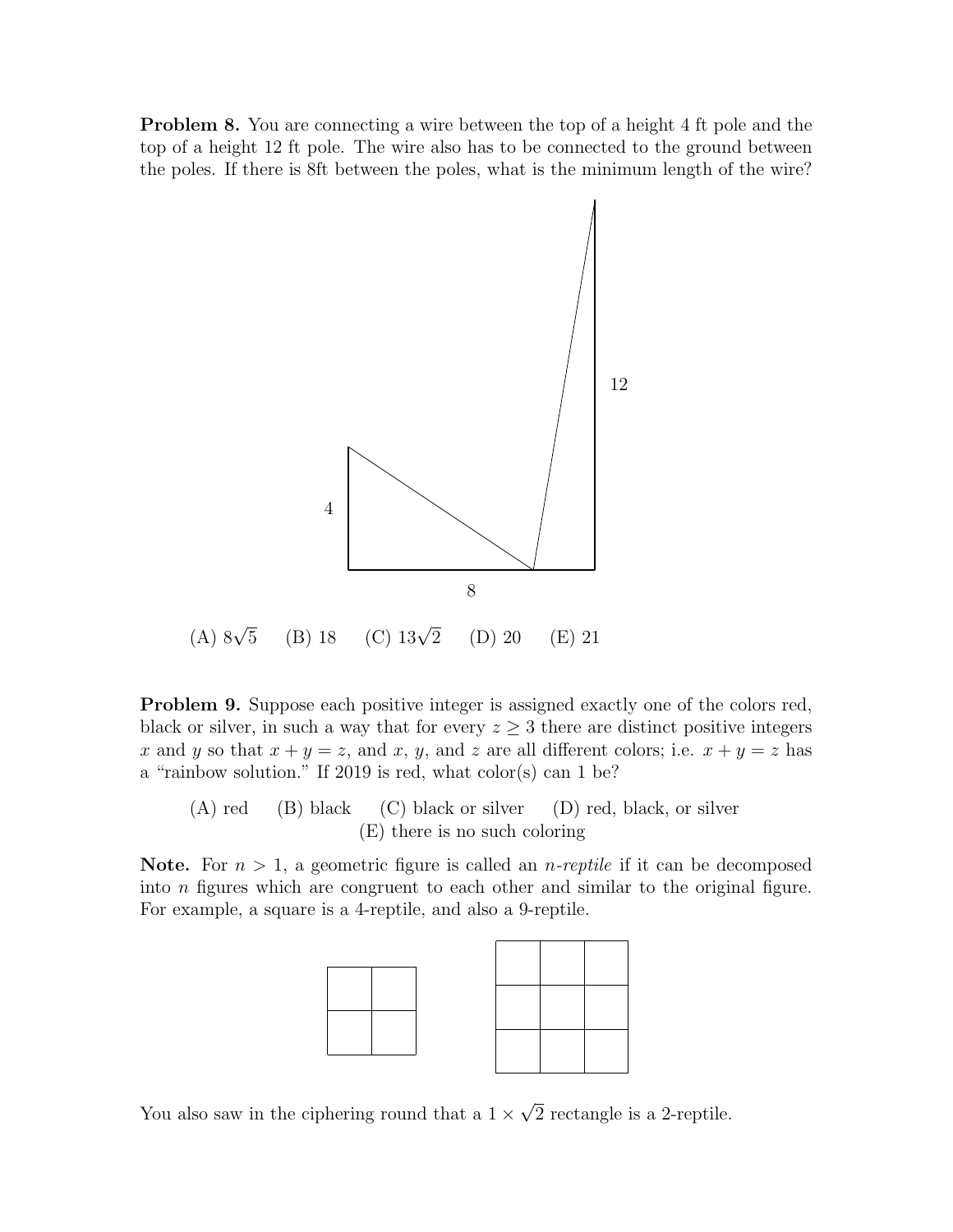**Problem 10.** What is the smallest  $n > 1$  for which a 30°-60°-90° triangle is an n-reptile?

(A) 2 (B) 3 (C) 4 (D) 5 (E) 6

**Problem 11.** For how many  $n, 1 \lt n \lt 50$ , is an equilateral triangle an *n*-reptile?

(A) 2 (B) 3 (C) 4 (D) 5 (E) 6

**Problem 12.** What is the smallest positive integer n such that  $p(n) = n^2 + 20n + 19$ is divisible by 2019?

(A) 654 (B) 672 (C) 1327 (D) 2000 (E) 2019

**Problem 13.** For how many positive integers *n* is the decimal expansion of  $\frac{1}{n}$  purely periodic with period 3 (and no smaller period!) ?

 $(A)$  4 (B) 5 (C) 6 (D) 7 (E) 8

**Problem 14.** If  $a = 1 + z$  and  $b = 1 - \frac{1}{z}$  $\frac{1}{z}$  and  $a + b = 7$ , what is  $a^3 + b^3$ ? (A) 238 (B) 288 (C) 321 (D) 325 (E) 343

Note. The next two problems are about the area of a union of disks. Recall that a disk consists of a circle together with the points inside the circle.

**Problem 15.** Let L be the line segment in  $\mathbb{R}^2$  from  $(0,0)$  to  $(2,0)$ . At each point  $(x, 0)$  of L draw a disk of radius x centered at  $(x, 0)$ . What is the area of the union of these disks?

(A) 
$$
2 + \frac{\pi}{2}
$$
 (B)  $2 + \pi$  (C)  $2 + 2\pi$  (D)  $2\pi$  (E)  $4\pi$ 

**Problem 16.** Again let L be the line segment in  $\mathbb{R}^2$  from  $(0,0)$  to  $(2,0)$ . At each point  $(x, 0)$  of L, draw a disk of radius  $\frac{x}{2}$  centered at  $(x, 0)$ . What is the area of the union of these disks?

(A) 
$$
\frac{\sqrt{3}}{2} + \pi
$$
 (B)  $\sqrt{3} + \pi$  (C)  $\frac{\sqrt{3}}{2} + \frac{2}{3}\pi$  (D)  $\sqrt{3} + \frac{2}{3}\pi$  (E)  $2\pi$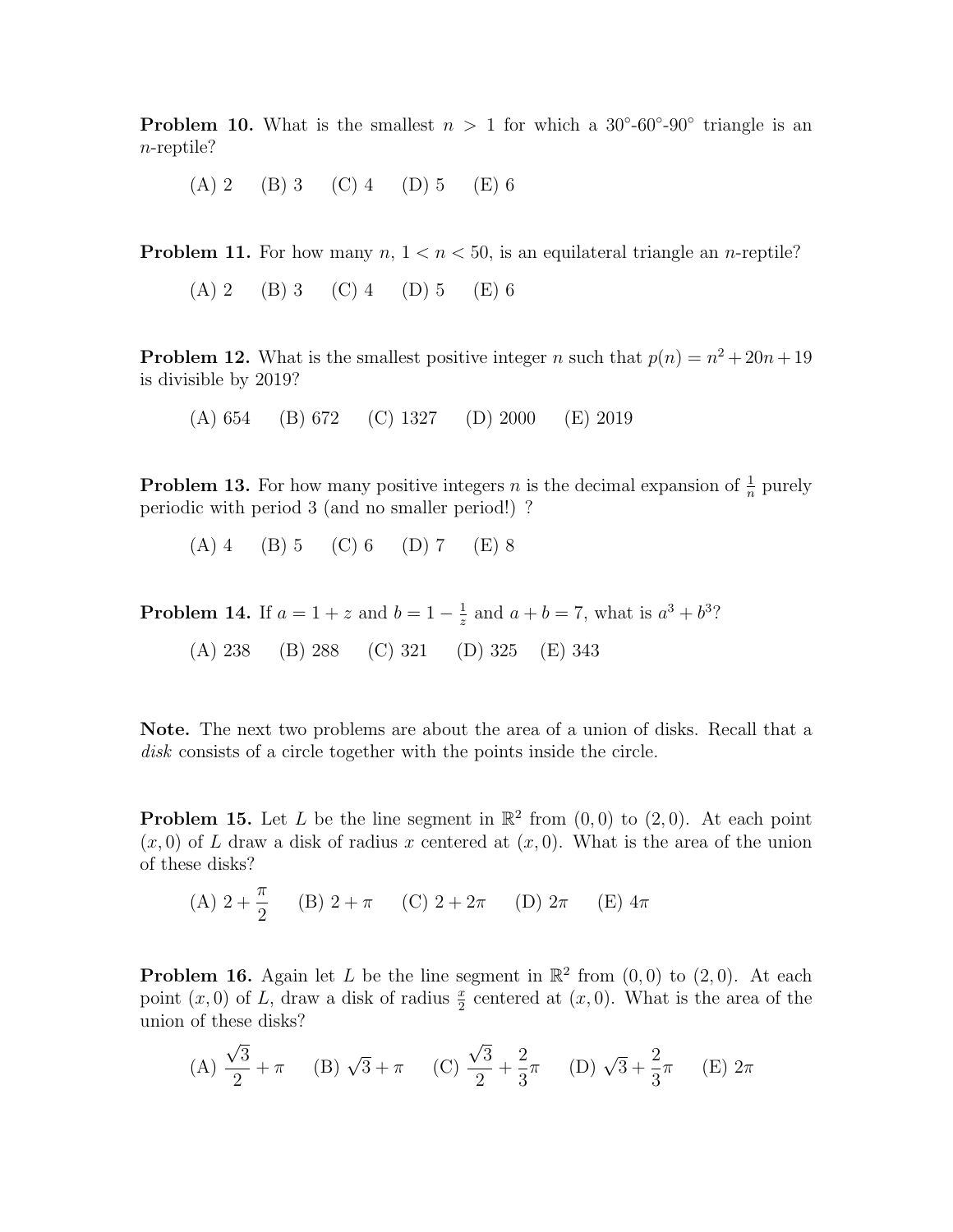**Problem 17.** The terms in a sequence of positive integers add up to 2019. If  $P$  is the largest possible product of these terms, what is the number of different primes dividing P?

(A) 1 (B) 2 (C) 3 (D) 4 (E) 5

**Problem 18.** Recall that a polygon is said to be *convex* if all of its interior angles measure strictly less than 180<sup>°</sup>. A *lattice point* in  $\mathbb{R}^2$  is a point with coordinates  $(x, y)$ , with x and y both integers. Now consider the following statement:

Every convex *n*-gon in  $\mathbb{R}^2$  having all its vertices at lattice points contains a lattice point in its interior.

The least positive integer  $n \geq 3$  for which this statement holds is

 $(A)$  4 (B) 5 (C) 6 (D) 7 (E) there is no such n

**Problem 19.** For how many positive integers n is  $(3.5)^n + (12.5)^n$  an integer?

(A) 1 (B) 2 (C) 3 (D) 4 (E) infinitely many

**Problem 20.** Suppose you want to cover an  $8 \times 8$  checkerboard with 21 L-shaped tiles and a single  $1 \times 1$  square tile.





How many different locations are there on the board where the square tile could be located in a successful tiling? You are allowed to rotate the L-shaped tile.

(A) 0 (i.e., no such tiling is possible) (B) 4 (C) 8 (D) 22 (E) 64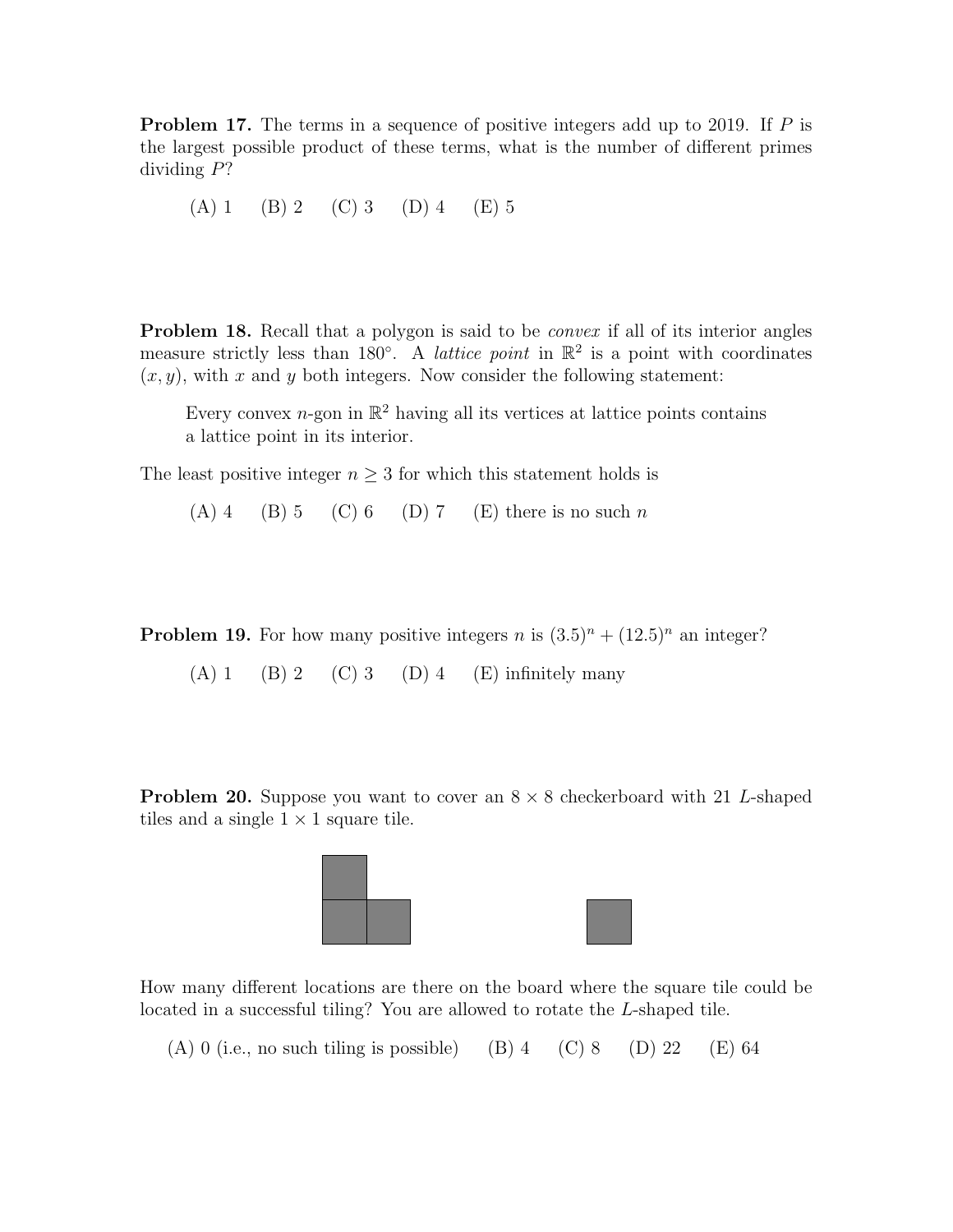**Problem 21.** Suppose you want to cover an  $8 \times 8$  checkerboard with 21 straight tiles of length 3 and a single  $1 \times 1$  square tile.



How many different locations are there on the board where the square tile could be located in a successful tiling? You are allowed to rotate the straight tile.

(A) 0 (i.e., no such tiling is possible) (B) 4 (C) 8 (D) 22 (E) 64

**Problem 22.** For each integer  $n > 1$ , let  $f(n)$  denote the number of *factorizations* of n, meaning the number of ways of writing  $n$  as an ordered product of integers larger than 1. For example, 12 has 8 factorizations:

12,  $2 \cdot 6$ ,  $6 \cdot 2$ ,  $3 \cdot 4$ ,  $4 \cdot 3$ ,  $2 \cdot 2 \cdot 3$ ,  $2 \cdot 3 \cdot 2$ ,  $3 \cdot 2 \cdot 2$ .

Let  $f_{odd}(n)$  count the number of factorizations with an odd number of parts and  $f_{\text{even}}(n)$  count the number of factorizations with an even number of parts. What is the largest value of

 $|f_{\text{odd}}(n) - f_{\text{even}}(n)|$ 

for 
$$
1 < n \le 2019
$$
 ?  
\n(A) 0 (B) 1 (C) 3 (D) 39 (E) 40

**Problem 23.** Recall: If X and Y are sets, we say X is a *subset* of Y if every element of X is also an element of Y; we denote this by  $X \subseteq Y$ . The empty set  $\emptyset$  is a subset of every set. We say X is a proper subset of Y if X is a subset of Y and  $X \neq Y$ ; in this case, we write  $X \subsetneq Y$ .

How many triples of sets  $A, B, C$  are there that satisfy

$$
\emptyset \subseteq A \subsetneq B \subsetneq C \subseteq \{1, 2, 3, 4, 5\} \quad ?
$$
  
(A) 504 (B) 570 (C) 729 (D) 768 (E) 776

**Problem 24.** How many ordered triples of integers  $(x, y, z)$  are there satisfying the simultaneous conditions

$$
x + y + z = 3
$$
 and  $x^3 + y^3 + z^3 = 3$ ?

The integers  $x, y, z$  do not have to be distinct, and are allowed to be positive, negative, or zero.

 $(A) 1 \t(B) 4 \t(C) 7 \t(D) 10 \t(E)$  infinitely many